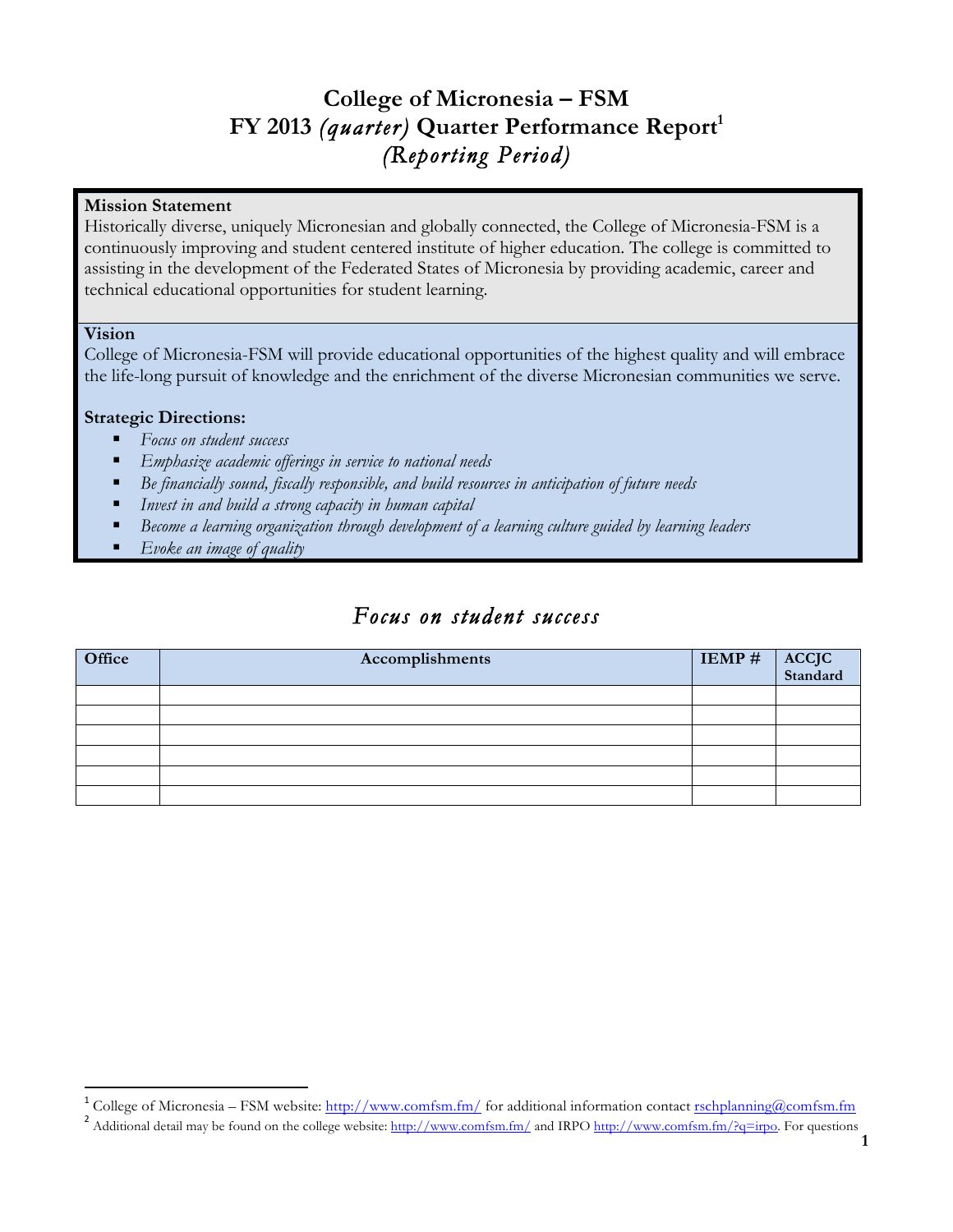#### **Focus on student success – Measures of success**

#### **Student Performance**

- Course completion rates (ABCorP) will be at least 69% fall & spring semester 2013/2014.
- Overall withdrawal rates will be less than 8.3 percent for fall semester 2013 and 9.5 percent for spring semester 2014.
- General Education Assessment Course completion rates for EN 120A & 120B for fall 2013 and spring 2014 will be at least 63% for EN 120A & 64% for EN 120B.
- Institutional Student Learning Outcomes Assessment students will average at least 2.1 on the American Association of Colleges and Universities Value: Valid Assessment of Undergraduate Education components for Oral Communication, Written Communication and Foundation and skills for life-long learning outcomes rubrics for AY 2013/14.

#### **Completion and Transfer**

- Certificate and degree completion rates for the FY 2013 cohort of new full time students at 150% will be 14.4%, FY 2014 cohort of new full time students at 150% will be 16.4% and FY 2015 cohort of new full time students at 150% will be 18.4%.
- Performance at transfer institution: To be established in AY 2013/14.

#### **Retention and Persistence**

• Fall-spring persistence rate of will be a minimum of 78% for new full time students cohort in fall 2013 who persist to spring 2014, fall-fall retention rates will be a minimum of 65% for new full time students cohort in fall 2013 who return in fall 2014.

#### **Job Market**

- Career program completer's employment status (within FSM): Baseline data to be established in AY 2013/14.
- Employer rating: Revised employer survey to be delivered in fall 2013 for establishment of baseline data.
- Internship experiences: Baseline data to be established in AY 2013/14.

#### **Satisfaction and Engagement**

• CCSSE & CCFSSE: Targets to be set by September 2013 based on CCSSE and CCFSSE administered in spring 2013.

# *Emphasize academic offerings in service to national needs*

| Office | Accomplishments | IEMP # ACCJC<br>Standard |  |
|--------|-----------------|--------------------------|--|
|        |                 |                          |  |
|        |                 |                          |  |
|        |                 |                          |  |
|        |                 |                          |  |
|        |                 |                          |  |
|        |                 |                          |  |

#### **Emphasize academic offerings in service to national needs – Measures of Success**

**Articulation and Partnerships**

- Articulation agreements: a) One additional articulation agreement will be added annually and b) transcript analysis in summer 2013 will be used to establish baseline data for student transfer to institutions with articulation agreements.
- Partnership agreements: a) Two partnership agreements will be added over the period of the strategic plan and b) students' participation in partnership programs.

#### **Certification examinations**

- Percent of students passing certification examinations based on testing options available in the FSM (Career and Technical Education (CTE) is working to establish the FSM as a testing center for critical CTE certifications).
- Percent of graduates passing FSM Teacher Certification (target to be established fall 2013).

#### **Training and Opportunities**

- Percent increase in training opportunities based on baseline data to be established in summer 2013.
- Assessment of impact of training on work performance, based on survey of program participation, meeting training goals within 3 months of conclusion of training. Assessment criteria to be included in training design.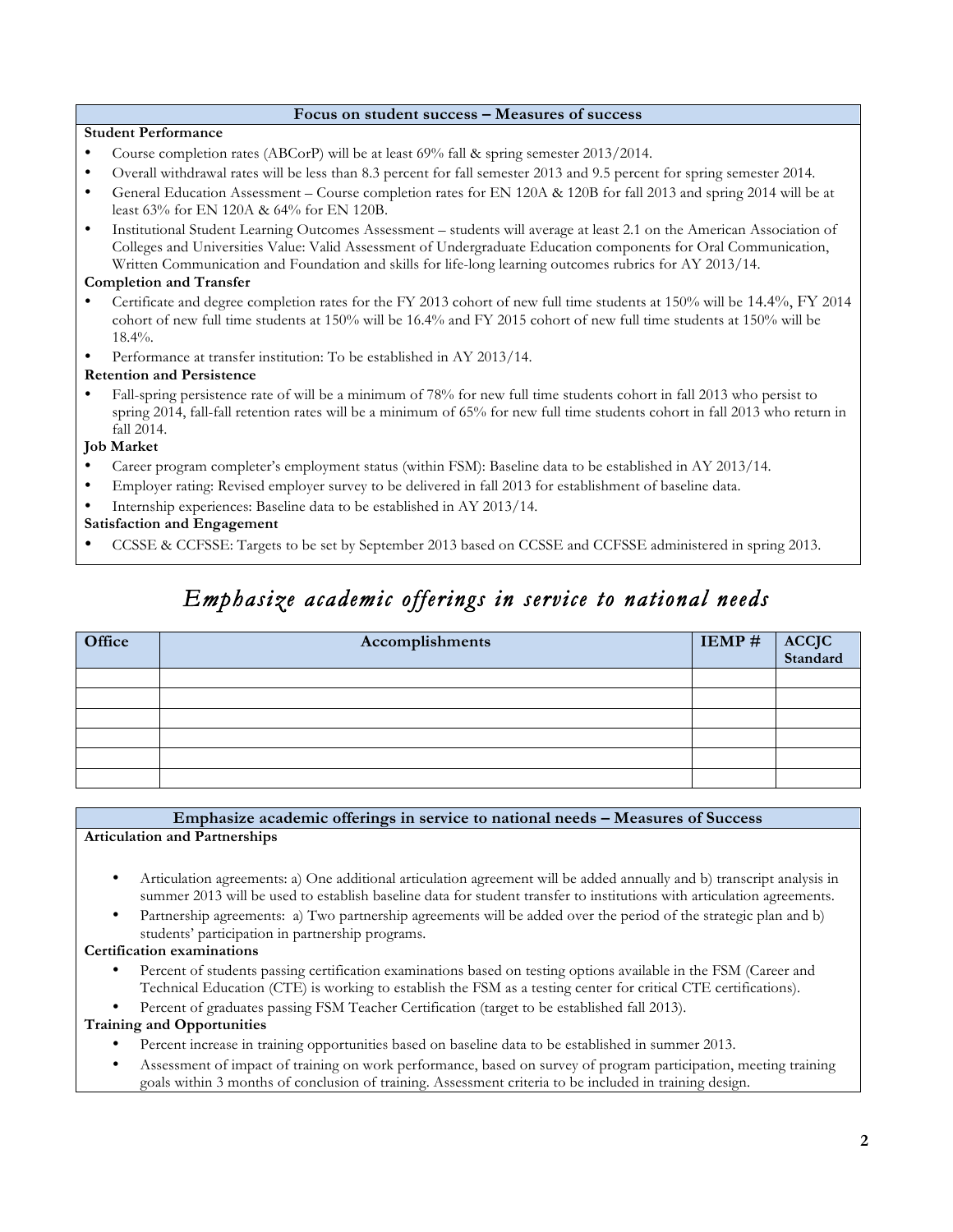# *Be financially sound, fiscally responsible, and build resources in anticipation of future needs*

| Office | Accomplishments | $IEMP \#$ | ACCJC<br>Standard |
|--------|-----------------|-----------|-------------------|
|        |                 |           |                   |
|        |                 |           |                   |
|        |                 |           |                   |
|        |                 |           |                   |
|        |                 |           |                   |
|        |                 |           |                   |

**Be financially sound, fiscally responsible, and build resources in anticipation of future needs – Measures of success**

#### **Endowment and Fund balance**

- Percent decrease in fund balance per year will not exceed five (5) percent.
- Dollar amount and percent change in endowment per year. Target for fundraising is \$50,000 annually. The Friends of the College of Micronesia – FSM foundation is currently being organized and will be setting endowment targets in AY 2013/14.

#### **Revenue Sources and Allocations**

• Diversity of revenue sources: Target to set summer 2013.

### *Invest in and build a strong capacity in human capital*

| Office | Accomplishments | $IEMP \#$ | ACCJC<br>Standard |
|--------|-----------------|-----------|-------------------|
|        |                 |           |                   |
|        |                 |           |                   |
|        |                 |           |                   |
|        |                 |           |                   |
|        |                 |           |                   |
|        |                 |           |                   |

**Invest in and build a strong capacity in human capital – Measures of success**

#### **Credentialing**

• Tracking of faculty and staff credentials based on aspirational credentialing to be set by September 2013

#### **Professional Development**

- Percent allocation of professional development funds against prioritized capacity development needs based on prioritized to be established summer 2013.
- Impact of professional development on work performance based on employee and supervisors survey within three (3) months of completion.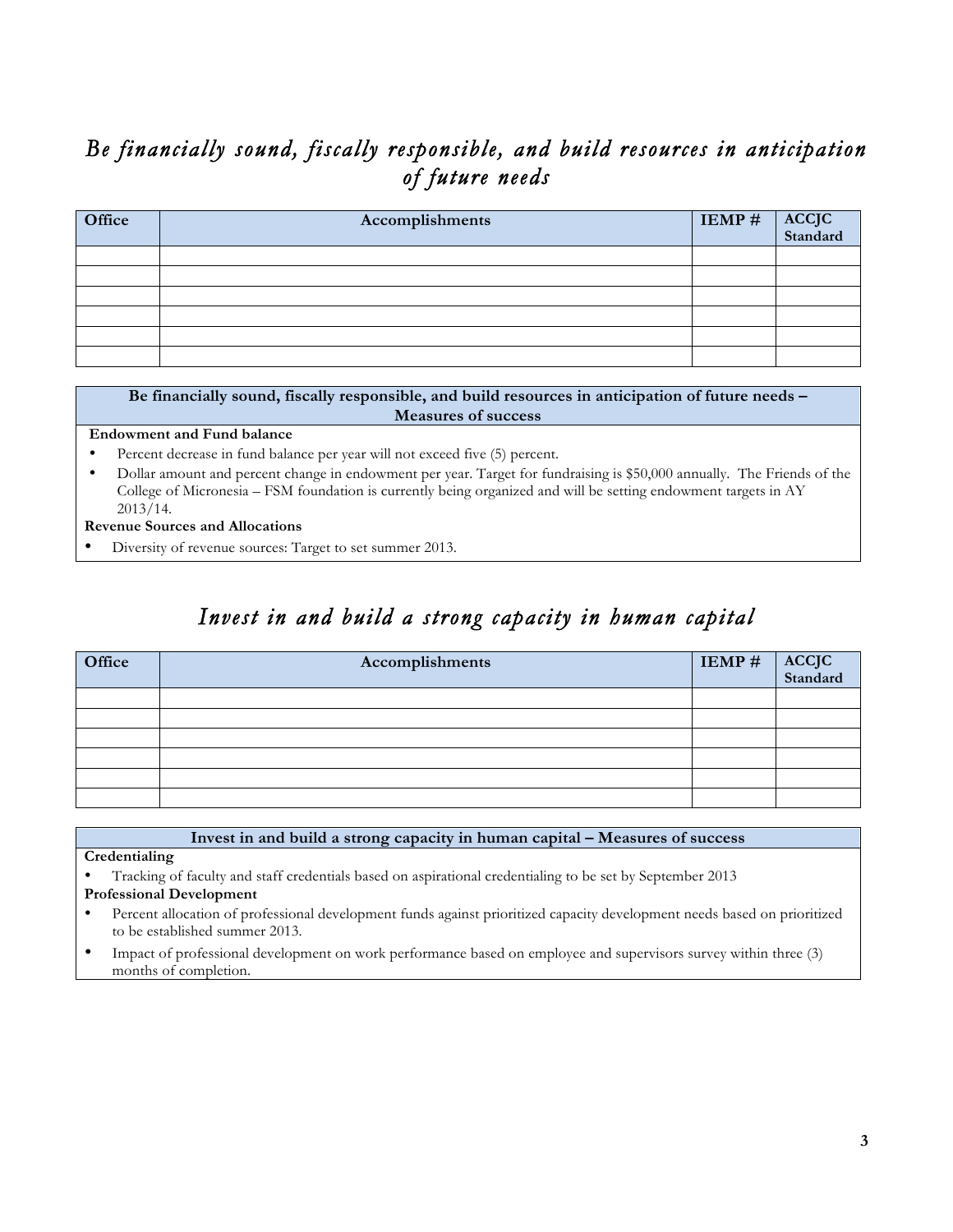### *Become a learning organization through development of a learning culture guided by learning leaders*

| Office | Accomplishments | IEMP# | ACCJC<br>Standard |
|--------|-----------------|-------|-------------------|
|        |                 |       |                   |
|        |                 |       |                   |
|        |                 |       |                   |
|        |                 |       |                   |
|        |                 |       |                   |
|        |                 |       |                   |

#### **Become a learning organization through development of a learning culture guided by learning leaders – Measures of success**

#### **Learning Organization**

- Assessment of the college as a learning organization centered on Peter Senge's Five Disciplines: Systems thinking, Personal mastery, Mental models, Building shared vision, and Team learning. Assessment to be based on evidence generated by the governance structure: committee and team minutes, policy assessment, and program reviews, etc.: Baseline data to be established using a learning organization survey in September 2013.
- Examine organizational culture and organizational leaders for evidence of "proactivity, commitment to learning to learn, positive assumptions about human nature, belief that the environment can be managed, commitment to truth through pragmatism and inquiry, positive orientation toward the future, commitment to full and open task-relevant communication, commitment to cultural diversity, commitment to systemic thinking, and believe that cultural analysis is a valid set of lenses for understanding and improving the world" (Schein, 2010).

#### **Communications**

• CCSSE and CCFSSE analysis: Targets to be set by September 2013 based on CCSSE and CCFSSE administered in spring 2013.

#### **Policies**

- One hundred (100%) percent of policies to be reviewed and updated by 2016.
- Percent of policies assessed as per policy assessment cycle (95%)

# *Evoke an image of quality*

| Office | Accomplishments | $IEMP \#$ | ACCJC<br>Standard |
|--------|-----------------|-----------|-------------------|
|        |                 |           |                   |
|        |                 |           |                   |
|        |                 |           |                   |
|        |                 |           |                   |
|        |                 |           |                   |
|        |                 |           |                   |

#### **Evoke an image of quality – Measures of success**

**Internal** 

- Recognition of excellence awards annually.
- Accreditation reaffirmation

#### **External**

- Alumni and employer survey: Surveys to be revised based on strategic plan and administered in fall 2013 to set baseline data.
- Survey of FSM political and traditional leadership on perceptions of the college: Baseline data to be set fall 2013.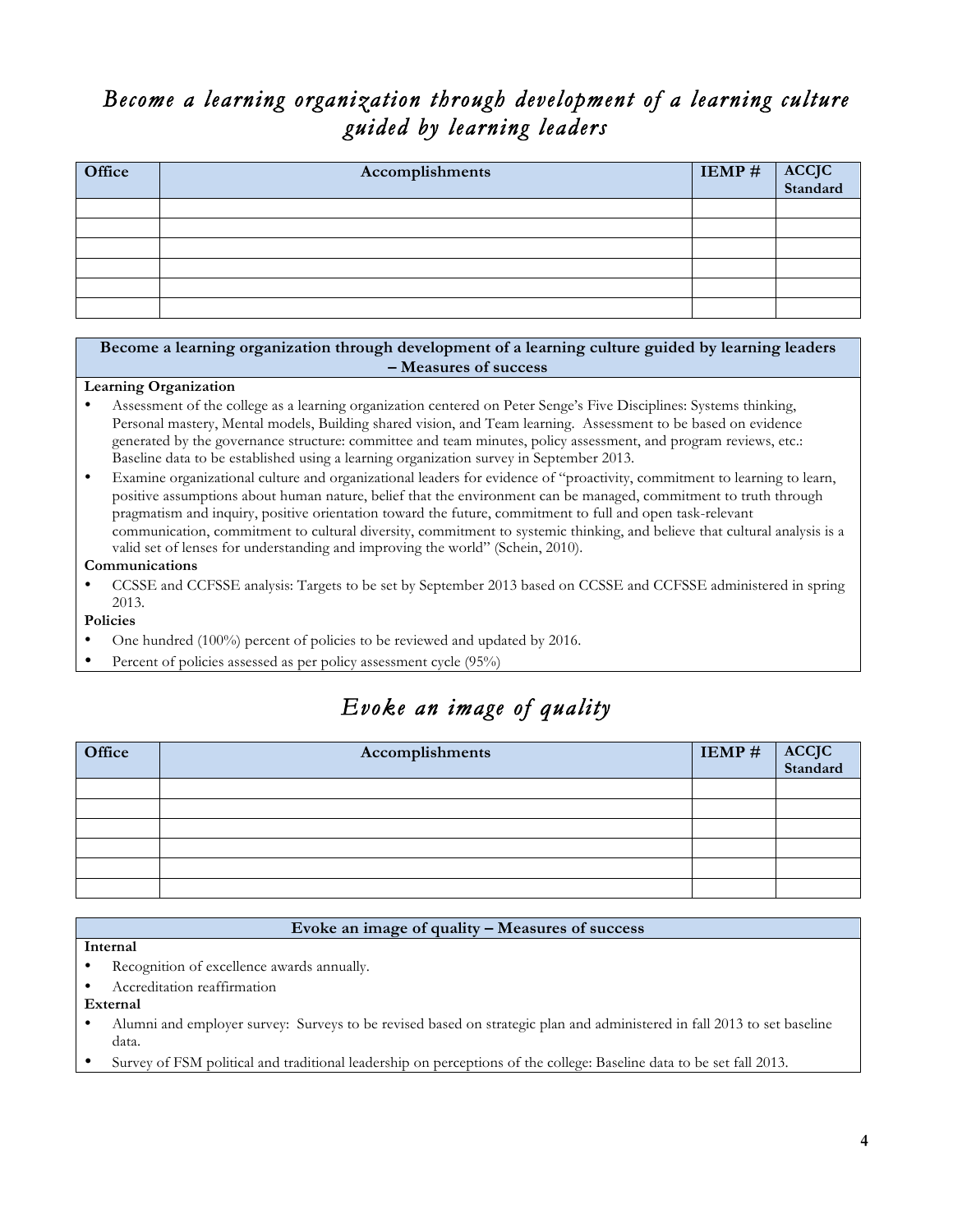# *Department Response to Self-Identified Issues: Planning Agendas*

| Office | Planning Agenda Item | ACCJC<br>Standard | Work Completed & Evidence |
|--------|----------------------|-------------------|---------------------------|
|        |                      |                   |                           |
|        |                      |                   |                           |
|        |                      |                   |                           |
|        |                      |                   |                           |
|        |                      |                   |                           |
|        |                      |                   |                           |